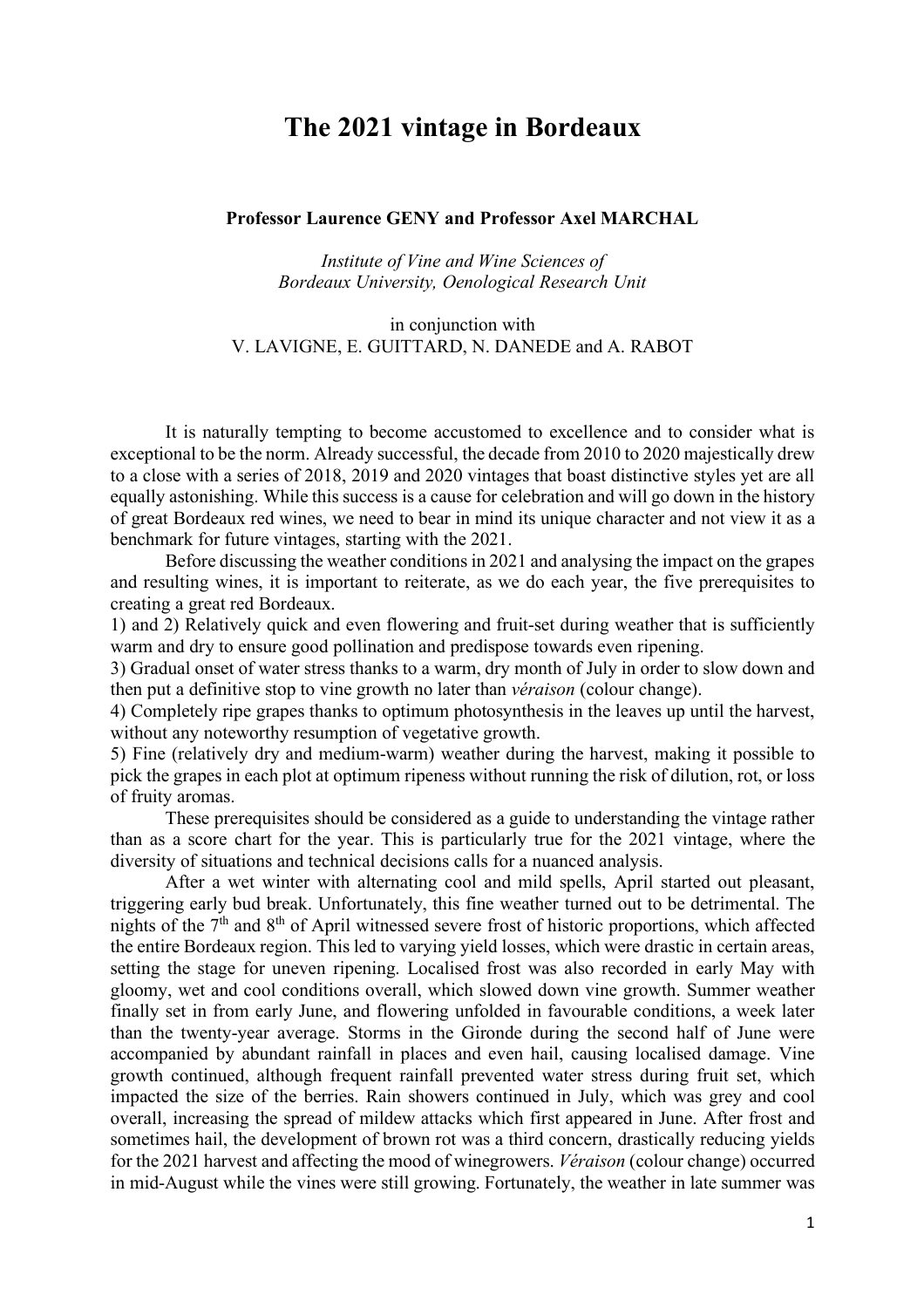much more conducive to ripening, with dry, sunny spells and significant variations between day and night-time temperatures. The red wine harvest also started much later than previous vintages, and was under way in most estates in late September, under ominous skies. The berries were large, with a high malic acid content and the lowest sugar levels observed in a long time. The Indian summer proved providential in this late-ripening vintage. Sunny skies in October prompted the ripening of the Cabernets, which were harvested in very favourable conditions.

The dry white wine grapes were picked during the first twenty days of September. The cool summer preserved good acidity and the aromatic potential of the grapes, which were harvested in good condition.

Unfortunately, the Sauternes region was severely affected by frost and hail in 2021. In plots partially spared from damage, the spread of *Botrytis cinerea* was delayed by cool temperatures. Mid-September rainfall accelerated the development of noble rot in perfectly ripe grapes which had higher acidity compared to previous vintages. Satisfying the need for alternating weather conditions to produce great botrytised sweet white wines, the fine weather in October helped to concentrate the grapes, which were harvested in two to three passes.

## **A rainy winter full of contrasts, characterised by alternating wintry weather and mild springlike conditions, resulting in bud break being still early, yet later compared to 2020**

After a cold and rainy end to 2020, 2021 began with temperatures below the seasonal average. Over two months, very mild and very cold conditions succeeded one another, accompanied by very heavy rainfall.

Despite alternating between mild and much cooler spells throughout the winter, temperatures were close to the seasonal average in January, and much higher in February (Table I, Figures 1 and 2), making for the third mildest February over the past 50 years, after 1990 and 2020.

The contrasting temperatures recorded in February continued through to March. March started out mild and springlike, and ended with record highs on the  $29<sup>th</sup>$  and  $30<sup>th</sup>$ ; between these two periods, temperatures were often cool with frosty spells. As a result, average temperatures remained close to average (Figure 1). Low rainfall in March helped dry out the soils, following three months of very wet weather over winter. Cumulative precipitation over the winter period was in line with the seasonal average (Figure 2).

Under these conditions, the buds began to swell by the end of March, although bud break did not become widespread until early April (Figure 3), i.e. one week later than in 2020, when it occurred very early.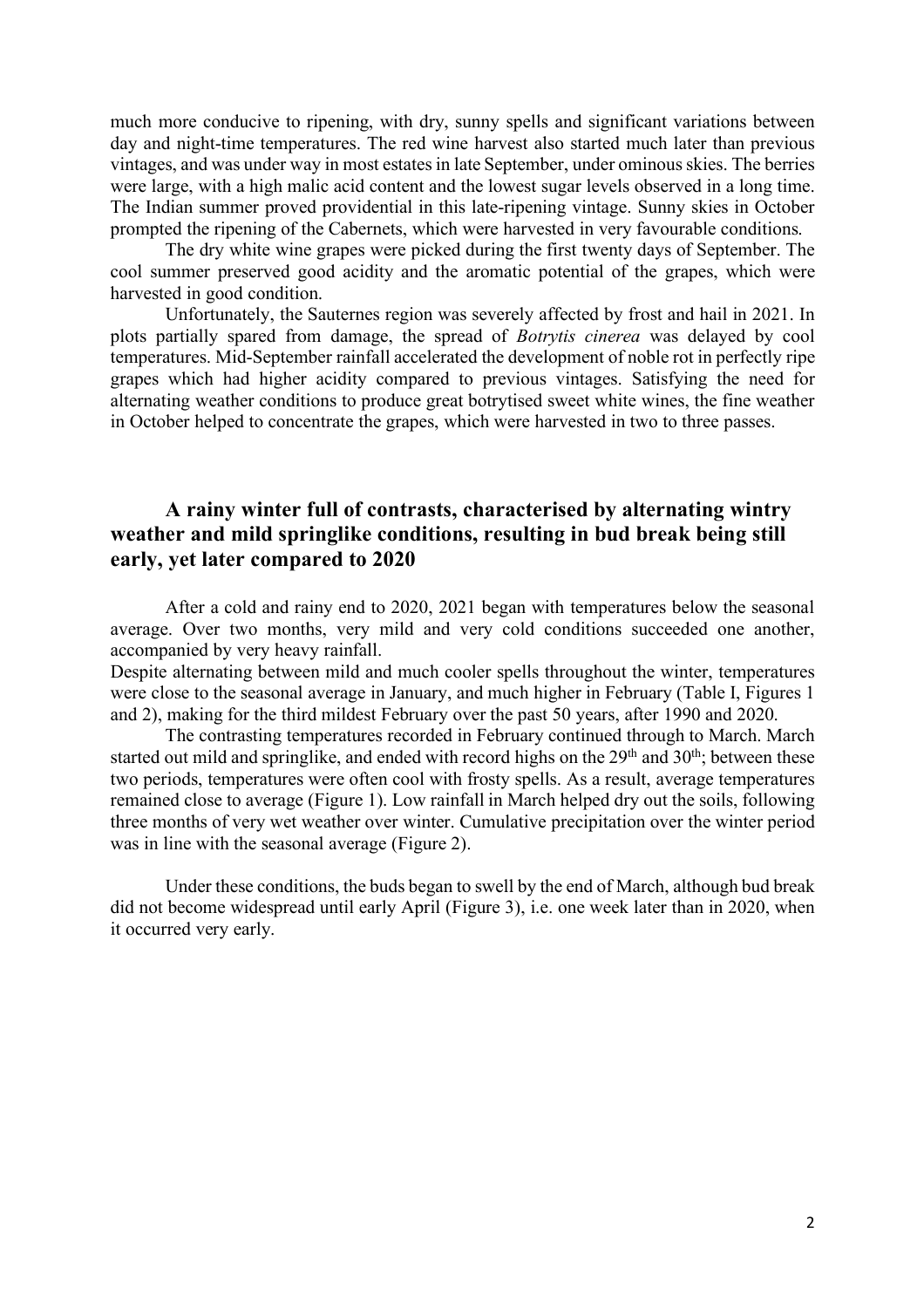

**Figure 1** Average maximum and minimum temperatures in the winter of 2021, compared to 1981-2010 *Data from Mérignac (Météo France)*



**Figure 2** Cumulative winter rainfall (mm) from December 2020 to March 2021, compared to the past 10 years and the 20-year average *Data from Mérignac (Météo France)*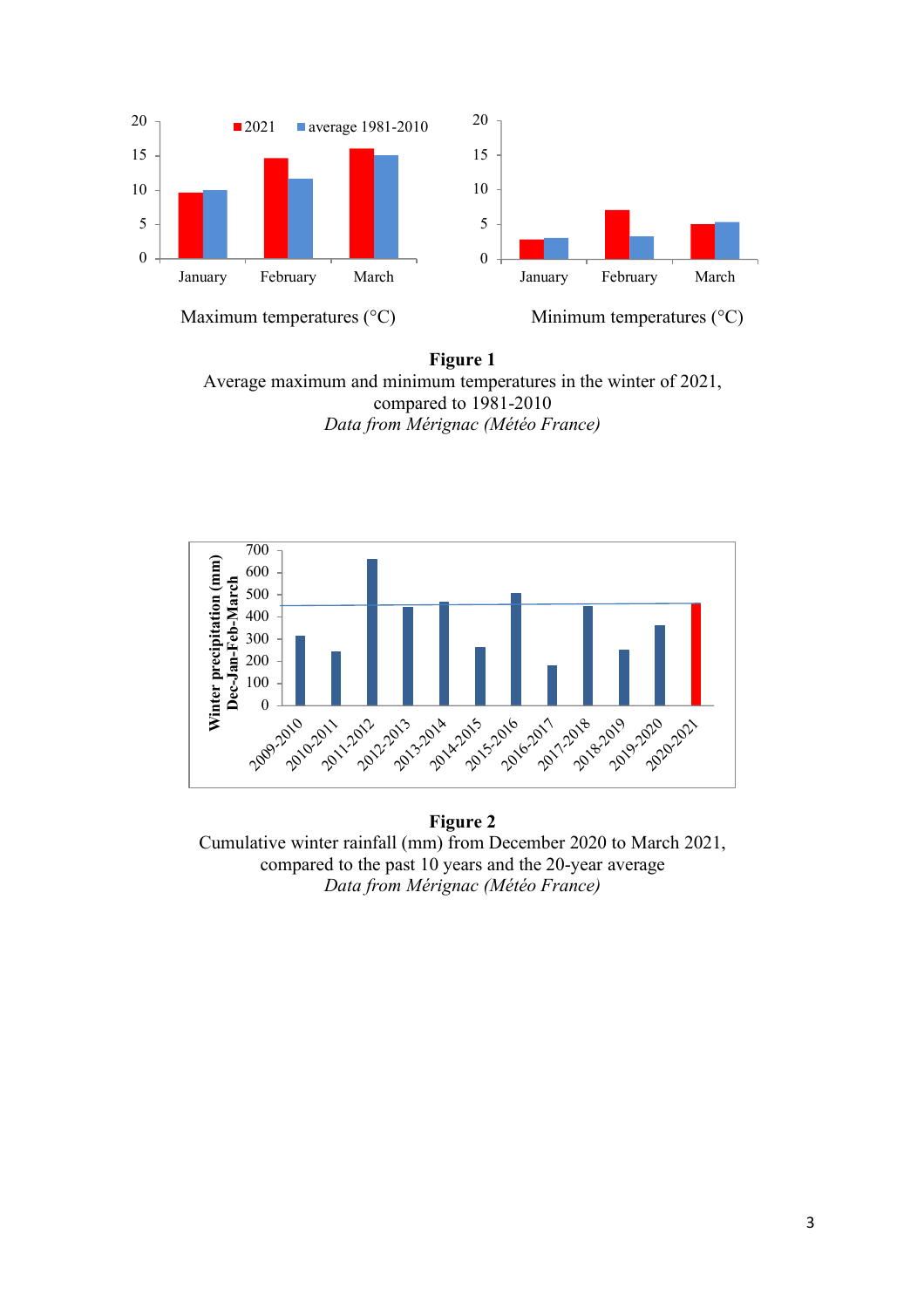## **Table I**

| Weather data for 2021, rainfall and temperature (compared to the 1981-2010 average) and |
|-----------------------------------------------------------------------------------------|
| hours of sunshine (compared to the 1991-2010 average).                                  |
| Data from Mérignac (Météo France)                                                       |

|           | Sunshine (hours) |           | Rainfall (mm) |           | Average minimum<br>$(^{\circ}C)$<br>temp. |           | Average maximum<br>temp. $(^{\circ}C)$ |           |
|-----------|------------------|-----------|---------------|-----------|-------------------------------------------|-----------|----------------------------------------|-----------|
|           |                  | 1991-2010 |               | 1981-2010 |                                           | 1981-2010 |                                        | 1981-2010 |
|           | 2021             | average   | 2021          | average   | 2021                                      | average   | 2021                                   | average   |
| January   | 91               | 96        | 125           | 87        | 2.9                                       | 3.1       | 9.7                                    | 10.0      |
| February  | 81               | 115       | 77            | 71        | 7.1                                       | 3.3       | 14.7                                   | 11.7      |
| March     | 133              | 170       | 17            | 65        | 5.1                                       | 5.4       | 16.1                                   | 15.1      |
| April     | 216              | 182       | 24            | 78        | 7.3                                       | 7.4       | 18.3                                   | 17.3      |
| May       | 213              | 217       | 116           | 80        | 9.6                                       | 11.0      | 19.7                                   | 21.2      |
| June      | 241              | 239       | 141           | 62        | 15.4                                      | 14.1      | 25.9                                   | 24.5      |
| July      | 197              | 249       | 43            | 50        | 16.3                                      | 15.8      | 25.7                                   | 26.9      |
| August    | 237              | 241       | 29            | 56        | 15.4                                      | 15.7      | 25.9                                   | 27.1      |
| September | 186              | 203       | 76            | 84        | 15.4                                      | 12.9      | 25.6                                   | 24.0      |
| October   | 207              | 147       | 32            | 93        | 9.4                                       | 10.4      | 20.3                                   | 19.4      |



**Figure 3** Development of phenological ripeness in 2021 compared to the past 10 years *(Data from SRAL and ISVV)*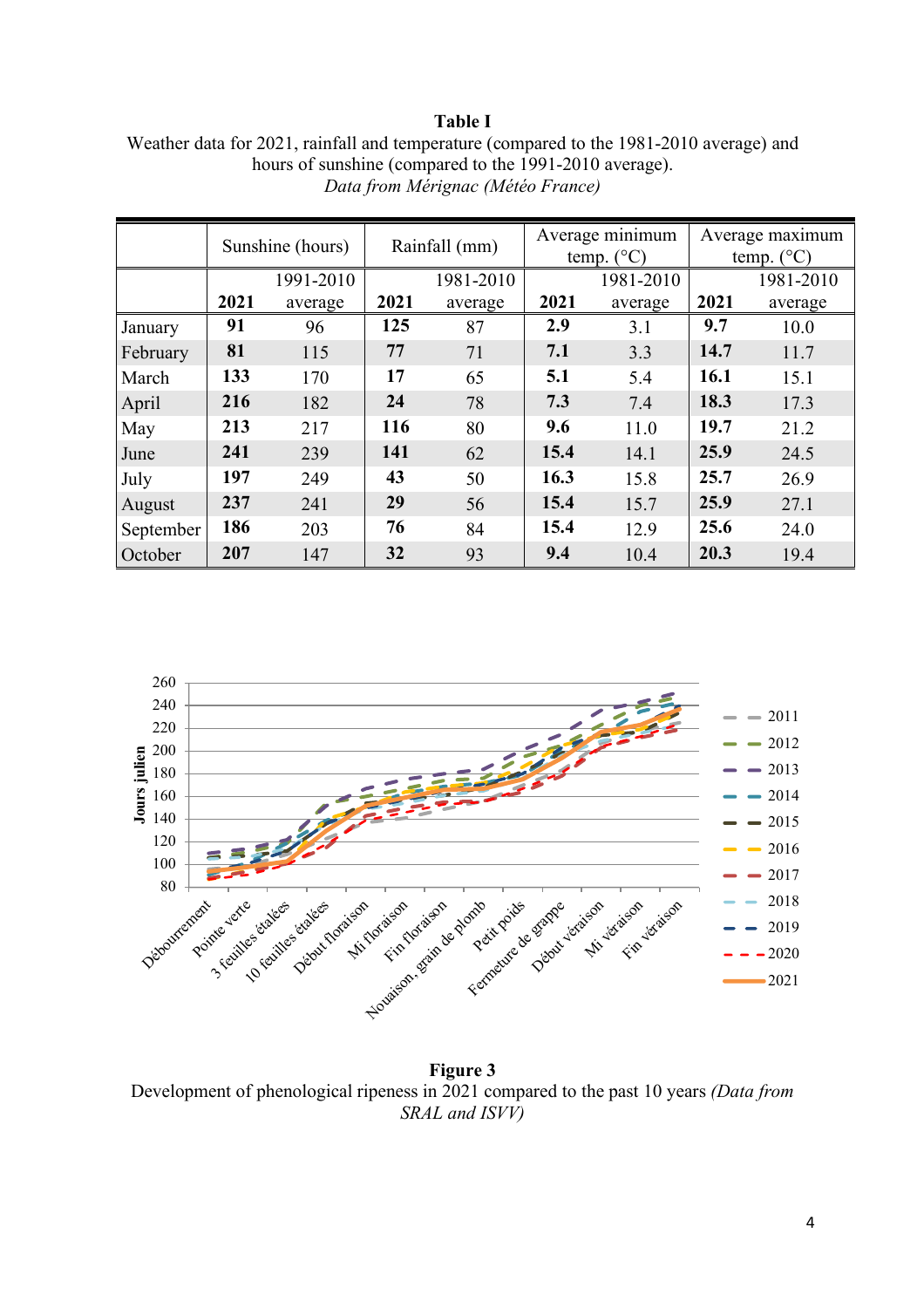## **A dry and sunny April, marked by a spell of frost that considerably affected the harvest**

April started out mild with high pressure and warm temperatures nearing 25°C on the  $1<sup>st</sup>$  and  $2<sup>nd</sup>$ . Cooler conditions then set in for ten days across the region, with temperatures significantly below average. A severe frost struck the vineyards during the nights of the  $7<sup>th</sup>$  and 8<sup>th</sup> of April. Temperatures fell below -5<sup>o</sup>C. No appellation was spared, although the damage varied considerably from one estate to the next. A series of low-pressure systems mid-month led to a slight rise in temperatures, although they dipped again to below-average levels from the 25th of April onwards. Despite these large variations, average temperatures were close to normal, unlike rainfall, which was significantly lower than usual for the second month running (Table I, Figure 4).

Vine growth followed the temperature curve, slowing down after frost, accelerating mid-April, then slowing down again towards the end of the month. Major discrepancies in vegetative growth were observed from one area to the next and even within the same area. In plots hit by frost, buds and base buds started to grow around the  $25<sup>th</sup>$  of April, but cool temperatures at the end of the month slowed their development.





Average maximum and minimum temperatures in the months of April, May, June and July 2021, compared to 1981-2010 *Data from Mérignac (Météo France)*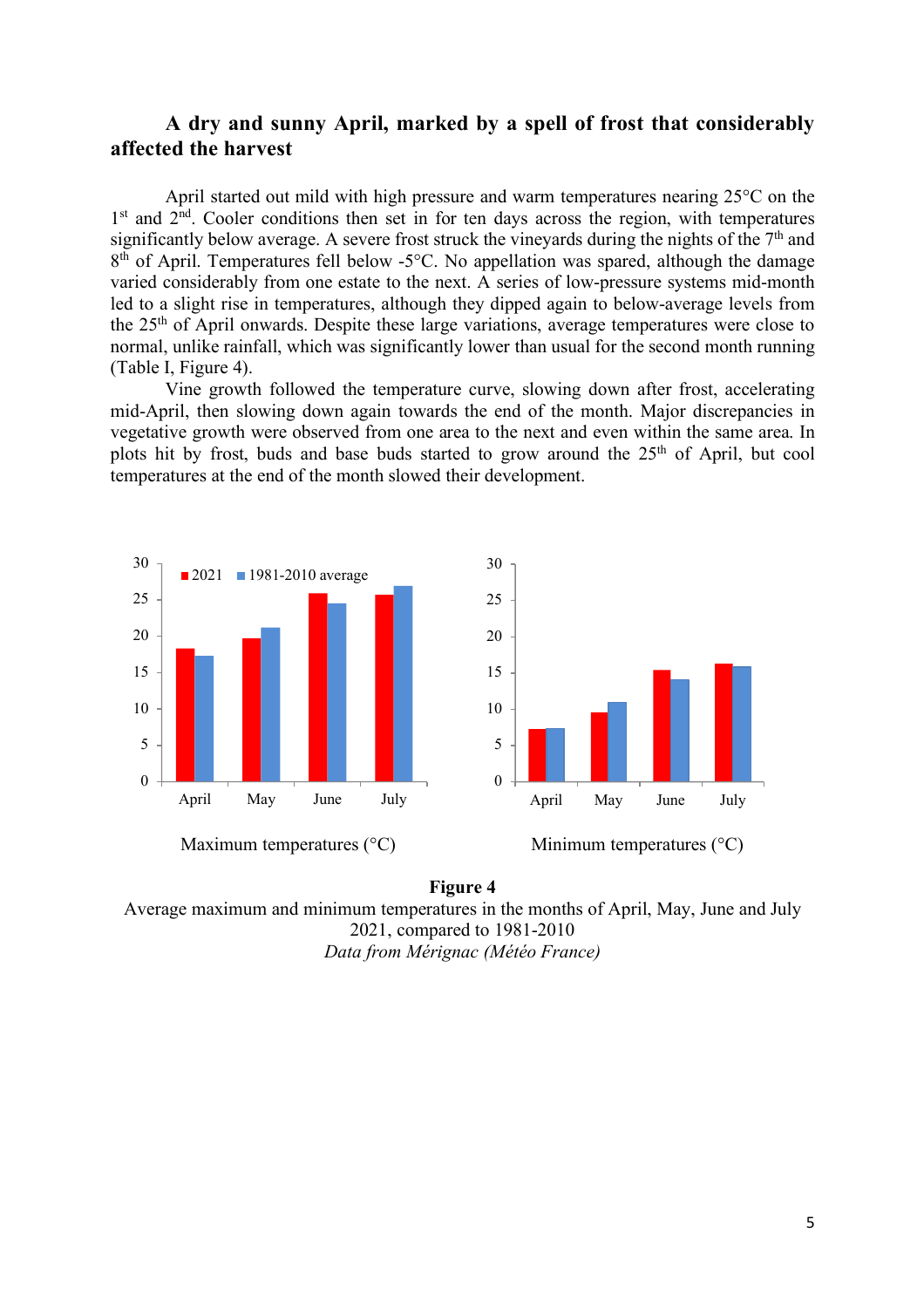## **Excess precipitation, hail and major swings in temperature: the threat of vine diseases was extremely high in May and June**

Following two particularly dry months with average temperatures close to normal, May was characterised by contrasting temperatures and high rainfall. Low pressure driven by the jet stream brought a series of rainy spells. Temperatures were cool, with late frosts on the mornings of the 2nd and 3rd of May, once again causing damage in localised areas. Record lows were observed in Pauillac  $(1.6^{\circ}C)$  on the morning of the 3<sup>rd</sup>.

Rainy spells were interspersed with warm spells, with temperatures reaching 25°C between the  $8<sup>th</sup>$  and the 10<sup>th</sup>, and again at the end of the month (Figure 5, Table I). These conditions nevertheless did not result in the rapid growth of the vine shoots and flower clusters. Consequently, the "separate floral bud" stage was observed at the end of the month, whereas in 2020, the flowers were blossoming at that time (Figure 3).

In early June, a cool spring gave way to remarkably warm temperatures. An early heatwave from mid-June onwards helped the flowers flourish. Mid-flowering was observed in reference plots on the  $10<sup>th</sup>$  of June, i.e. two weeks later compared to 2020 and one week later than the 20-year average (Table II), during a fairly dry spell conducive to fairly even flowering in the earliest plots. Very high temperatures from the  $11<sup>th</sup>$  of June onwards led to thunderstorms nearly every day from the 16<sup>th</sup>, accompanied by record rainfall (Table I, Figure 5). Cumulative precipitation varied greatly depending on the area, with the equivalent of over two months of rainfall recorded in some areas (such as the Graves). This rainfall was sometimes accompanied by localised hail, increasing the loss of yields.

The threat of vine diseases was thus difficult to contain, and winegrowers had to be particularly vigilant to stop the spread of mildew until the end of the month. However, despite frequent showers, the number of sunshine hours in June was similar to the seasonal average, with temperatures slightly above average (Table I).

Vine growth continued in these unsettled conditions, although the development of the grapes was uneven, depending on the area. At the end of the month, bunch closure occurred in the earliest plots while others were still at the "pea size" stage.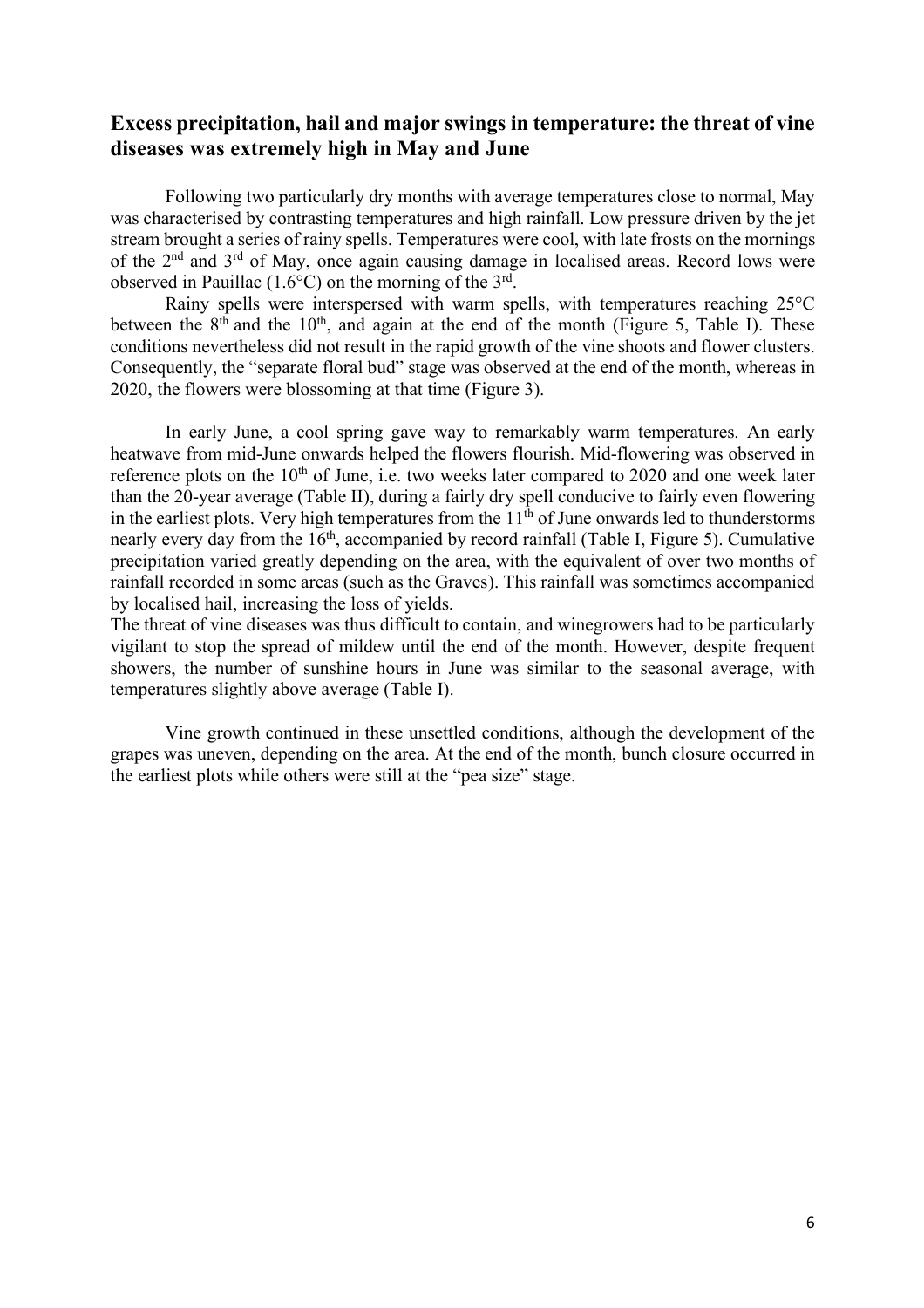**Table II**

Mid-flowering and mid-*véraison* dates in 2021 compared to the past 10 years and the 20-year average

| <b>Period</b> | <b>Mid-flowering</b> | Mid-véraison |
|---------------|----------------------|--------------|
| 2000-2020     | 4 June               | 6 August     |
| 2011          | 17 May               | 21 July      |
| 2012          | 11 June              | 12 August    |
| 2013          | 18 June              | 22 August    |
| 2014          | 7 June               | 13 August    |
| 2015          | 5 June               | 6 August     |
| 2016          | 11 June              | 7 August     |
| 2017          | 30 May               | 30 July      |
| 2018          | 3 June               | 4 August     |
| 2019          | 4 June               | 9 August     |
| 2020          | 26 May               | 1 August     |
| 2021          | 10 June              | 11 August    |



**Figure 5** Daily variations in temperature and precipitation in May 2021 *Data from Mérignac (Météo France)*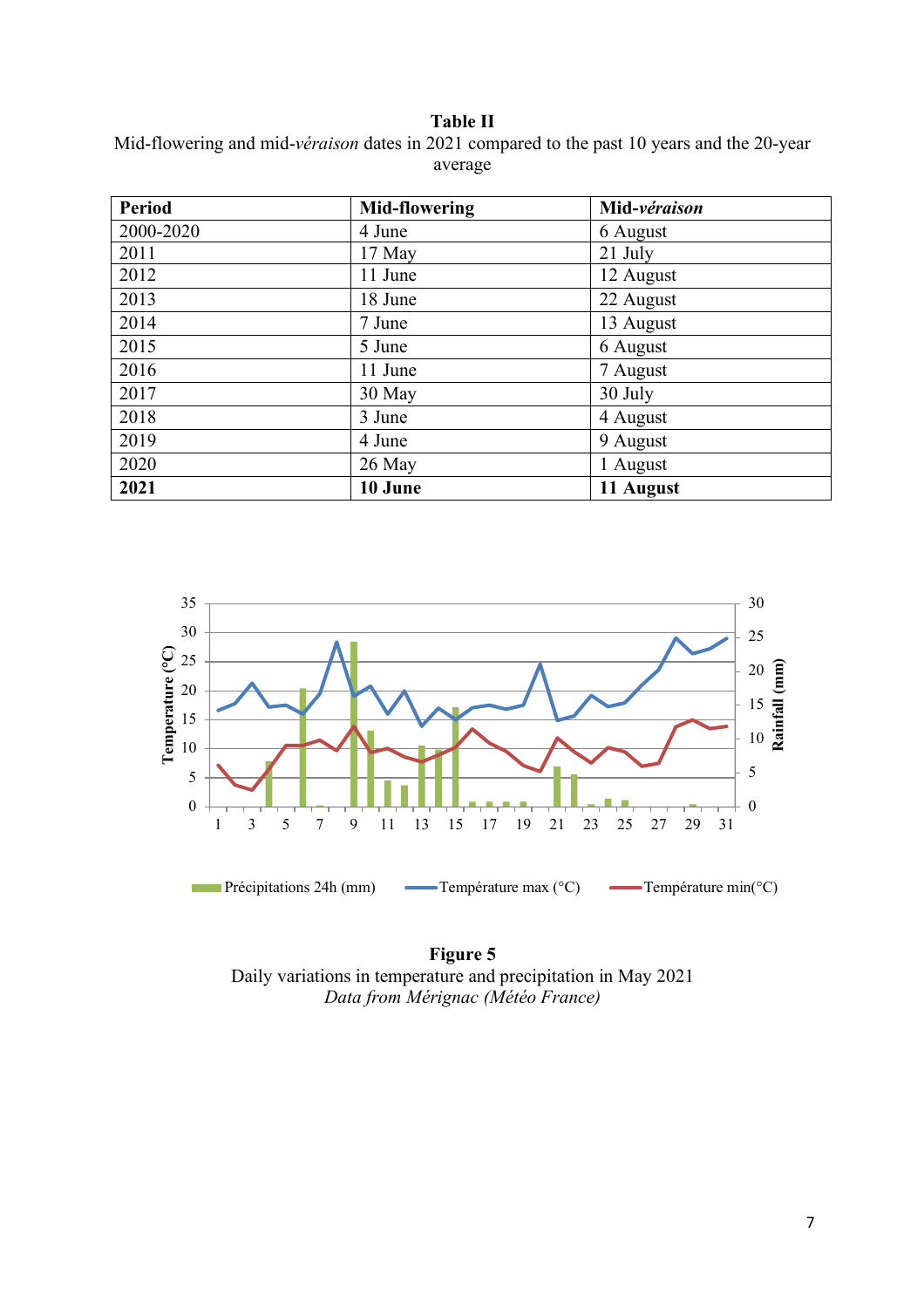



*At this stage, the first prerequisite for a great vintage, i.e. quick, even flowering, with little* **coulure** *(shot berries), was mostly fulfilled. In contrast, the second prerequisite, i.e. no rainfall after fruit set, was not met.*

## **A summer of yesteryear: cool and dull in July, low rainfall but still cool in August**

Sunny skies with above-average temperatures during the first two days of July gave way to cool, unsettled conditions from the  $3<sup>rd</sup>$  until the  $14<sup>th</sup>$  of July, with showers on a near-daily basis. A window of sunshine, from the  $17<sup>th</sup>$  until the  $23<sup>rd</sup>$ , sparked hopes of a return to summer weather, but unsettled conditions returned in the last ten days instead. Overall, temperatures in July 2021 were 1 to 2°C below the seasonal average with a 10 to 15% sunshine deficit. Rainfall was spread out over the first two weeks of the month (Figure 7), increasing the threat of vine diseases, in particular mildew on grape bunches.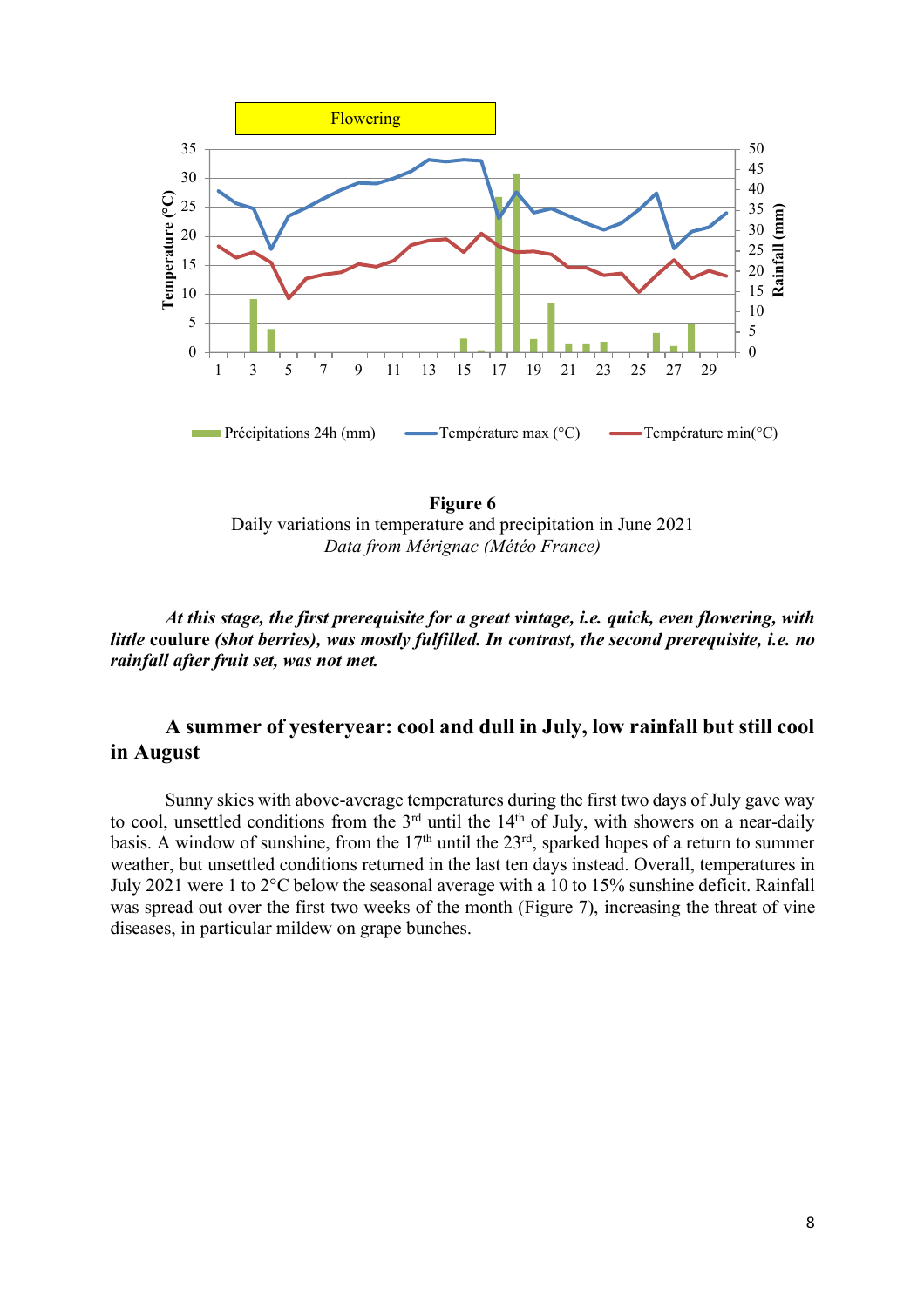

Daily variations in temperature and precipitation in July 2021 *Data from Mérignac (Météo France)*

These conditions were very favourable to vine and grape growth, although water stress, necessary to stop early growth, failed to set in during the course of the month. Consequently, with the exception of certain very early-ripening plots, *véraison* (colour change) had still not started in late July.

The very first berries changed colour during the first week of August, in drier yet equally cool and dull conditions (Figure 8). Temperatures remained below average for most of the month. Mid-*véraison* was observed in reference plots on the 11<sup>th</sup> of August, later than the 20year average (Table II). It lasted until the end of the month, due to limited day- and night-time temperature variations, but above all due to the delayed onset of water stress. After three very hot vintages (2018, 2019, 2020) marked by heatwaves, 2021 was not excessively hot. On the contrary, July and August recorded below-average temperatures. It was the coolest summer since 2014.

Technological maturity got off to a slow start. The grapes had a particularly high malic acid content at the end of *véraison*.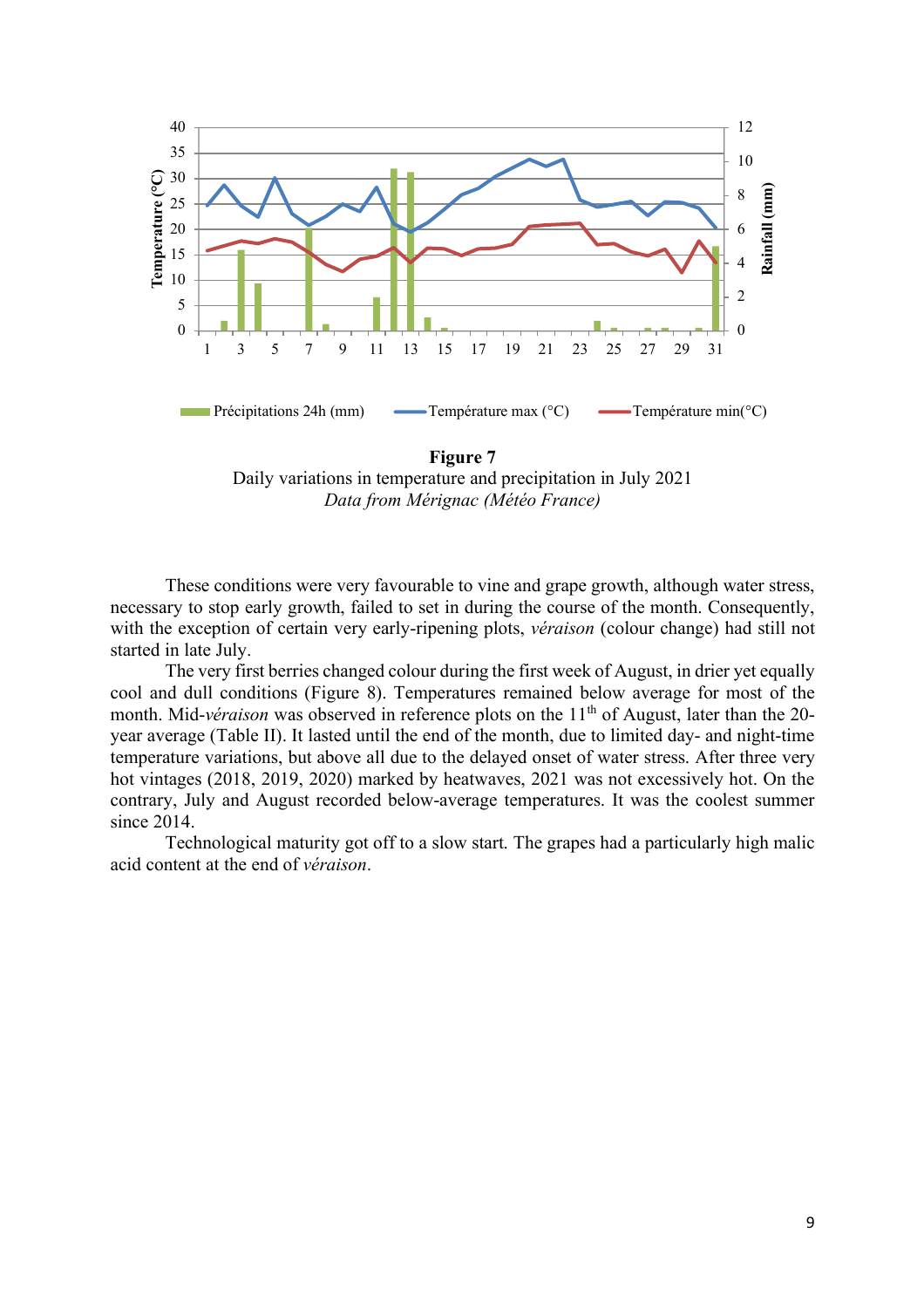

**Figure 8** Daily variations in temperature and precipitation in August 2021 *Data from Mérignac (Météo France)*



**Figure 9** Breakdown of precipitation by region in June, July, August and September *(data from Météo France)*

**Therefore, a stop to vegetative growth before véraison, the third prerequisite for a perfect red wine vintage, was not satisfied in 2021. Frequent showers in June and July, with close-to-average or cooler temperatures, favoured vine and grape growth to the detriment of ripening. The berries were larger than average but changed colour slowly.**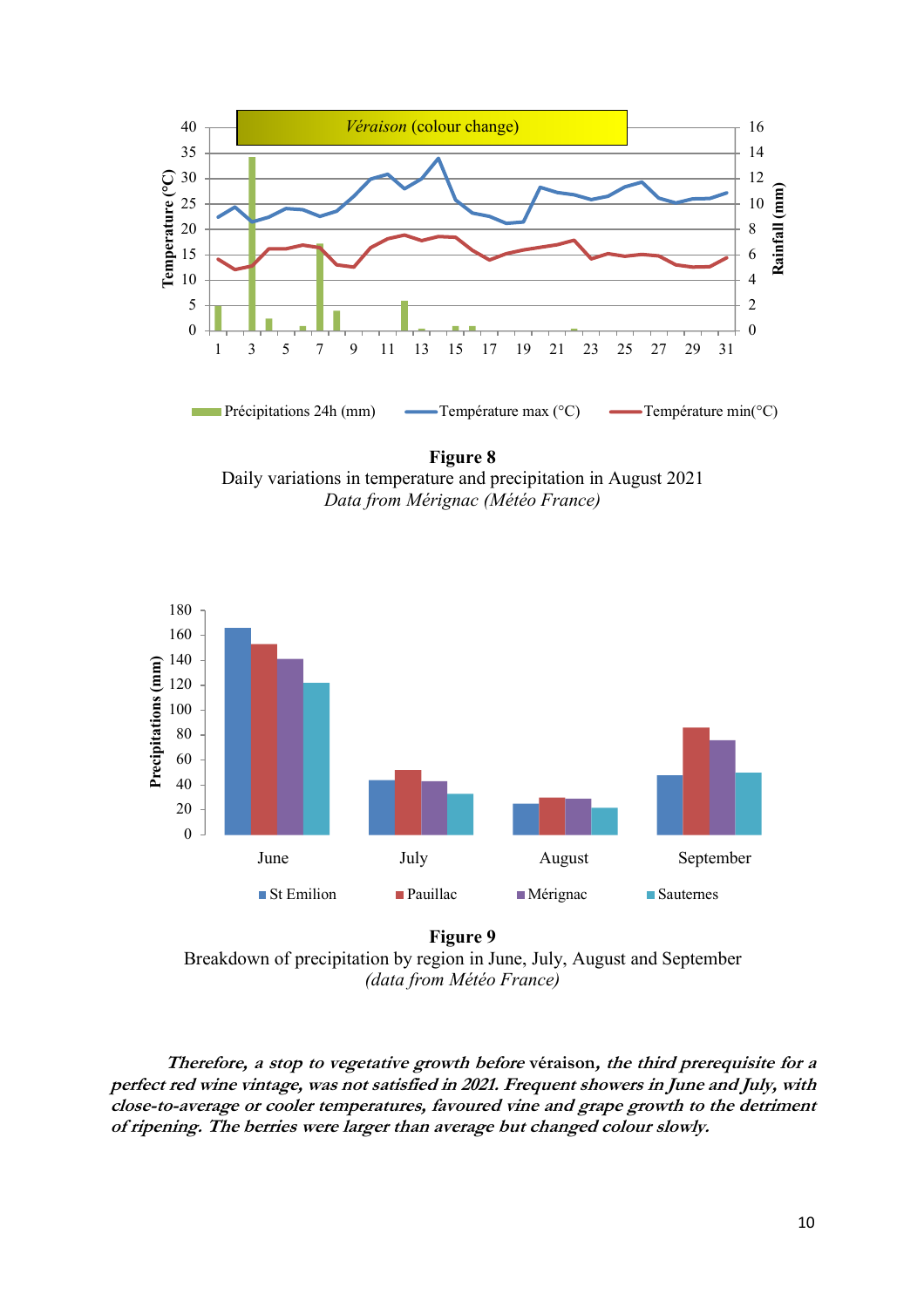## **More favourable weather conditions in late summer and a dry start to September: the white wine harvest begun, and the ripening of the red grapes accelerated**

The end of August was cool and dry, with sufficient variations between day- and nighttime temperatures which truly trigger the ripening of the red grapes. From the  $30<sup>th</sup>$  of August onwards, the weather was dry and sunny, although not excessively hot, with cool nights. The berries were larger which meant that the sugar accumulated slowly, and the acidity decreased significantly, yet the malic acid content remained higher compared to previous years (Table V).

The dry white wine harvest began on the  $28<sup>th</sup>$  of August in the Sauternes region, two weeks later compared to 2020, and was well under way throughout the Graves during the second week of September. The absence of excess heat during summer preserved acidity, particularly the high malic acid content, similar to 2014. In a context where water stress did not set in early, the aromatic potential of the Sauvignon Blanc grapes was also perfectly maintained. Rainfall in early September led to fears of a deterioration in the quality of the grapes, particularly in the most vigorous plots, but thanks to the cool nights, they were harvested without any significant damage from grey rot. With lower sugar levels and higher acidity compared to 2020, they are reminiscent of the finest vintages for dry white wines.

The Sémillon grapes were picked around a week later. The clay-limestone terroirs, as is often the case, produced grapes with the finest potential, avoiding the risk of dilution sometimes observed in lighter soils. They reached a good level of ripeness while retaining their liveliness.

### **Table III**

Harvest dates for dry white wine grapes in the Bordeaux region in 2013, 2014, 2015, 2016, 2017, 2018, 2019, 2020 and 2021

|      | Sauvignon Blanc          | Sémillon                 |
|------|--------------------------|--------------------------|
| 2013 | 10 - 22 September        | 21 - 25 September        |
| 2014 | 6 - 12 September         | 12 - 20 September        |
| 2015 | 28 August - 6 September  | 5 - 11 September         |
| 2016 | 2 - 15 September         | 8 - 18 September         |
| 2017 | 16 August - 7 September  | 1 - 15 September         |
| 2018 | 23 August - 10 September | 5 - 15 September         |
| 2019 | 26 August -19 September  | 6 - 23 September         |
| 2020 | 14 August - 5 September  | 27 August - 10 September |
| 2021 | 28 August - 18 September | 5 - 24 September         |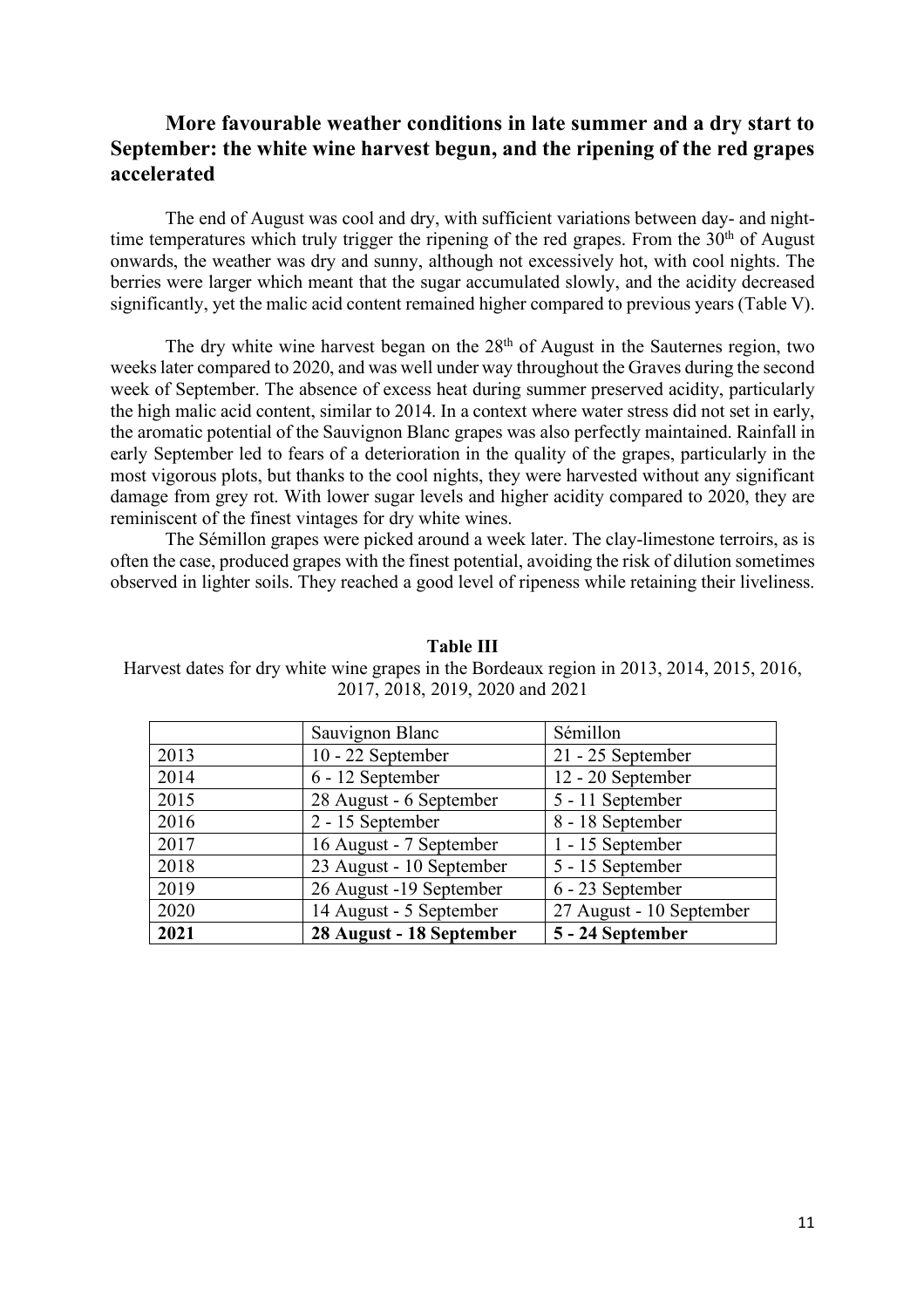#### **Table IV**

| Composition of Sauvignon Blanc grapes from a plot with limestone soil in the Graves region |                                                            |  |  |
|--------------------------------------------------------------------------------------------|------------------------------------------------------------|--|--|
|                                                                                            | in 2013, 2014, 2015, 2016, 2017.2018, 2019, 2020, and 2021 |  |  |

|      | Potential alcohol $(\%)$ | Total acidity (g/L) | pH   |
|------|--------------------------|---------------------|------|
| 2013 | 13                       | 6.4                 | 2.97 |
| 2014 | 12.3                     | 6.9                 | 3.04 |
| 2015 | 13.7                     | 4                   | 3.33 |
| 2016 | 13.4                     | 3.6                 | 3.32 |
| 2017 | 13.2                     | 4.6                 | 3.2  |
| 2018 | 13.7                     | 4.6                 | 3.22 |
| 2019 | 13                       | 4.3                 | 3.27 |
| 2020 | 13.9                     | 4.3                 | 3.28 |
| 2021 | 12.9                     | 5                   | 3.23 |



### **Figure 10** Average maximum and minimum temperatures in the months of August, September and October 2021, compared to 1981-2010 *Data from Mérignac (Météo France)*

# **September: alternating rainy spells and record heat for Merlots without over-ripeness**

Under the influence of low pressure, many storms blew across the region, interspersed with 3 high-pressure systems characterised by summer-like conditions and day- and night-time temperatures above the seasonal average (Figure 11, Table I). While cloud cover was more prevalent than usual, the air mass was also warmer (Table I). It was one of the third hottest Septembers since 2000.

The Merlots ripened slowly until late September, with no worrying changes to the quality of the grapes, despite their highly porous skins. The anthocyanins accumulated very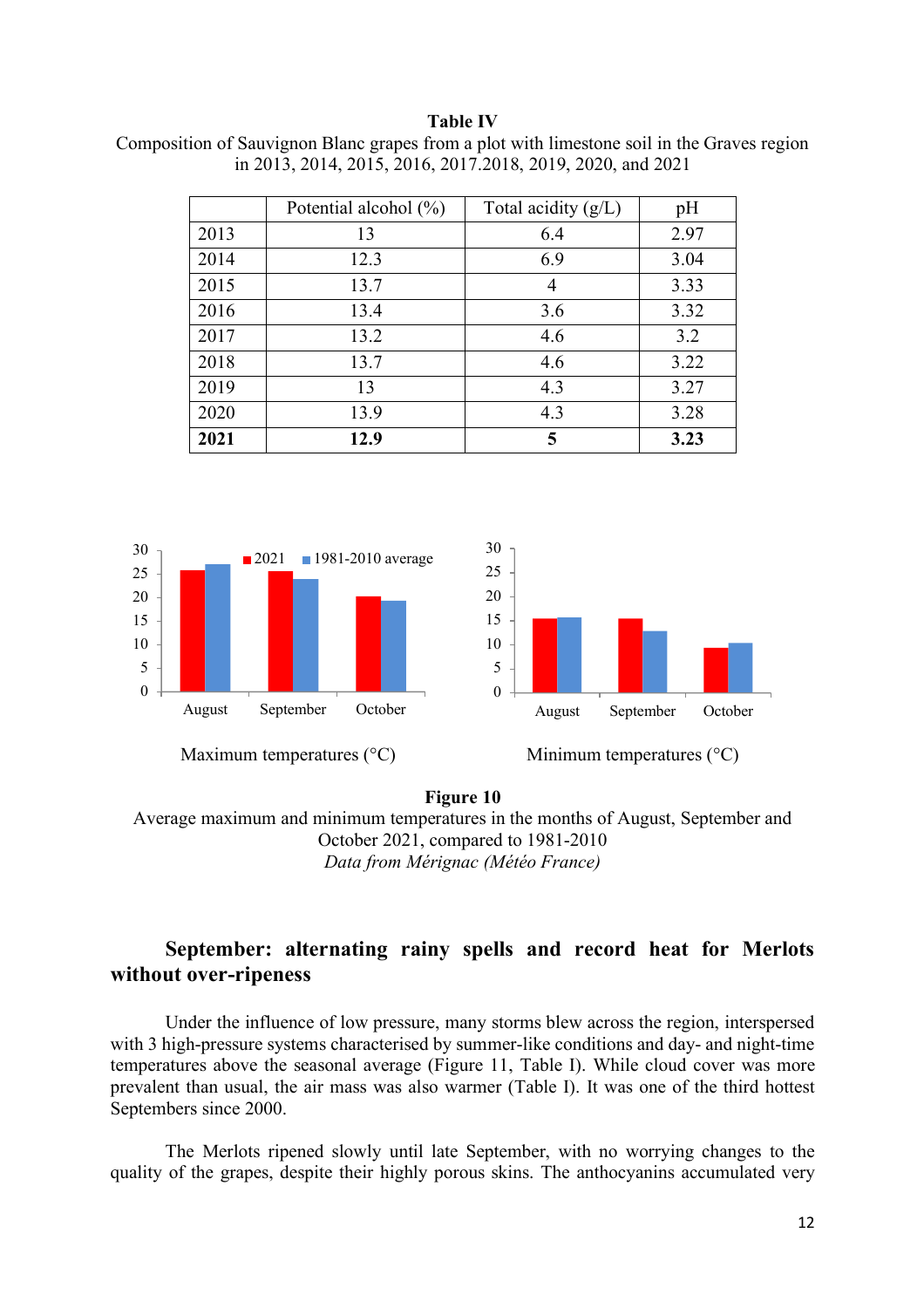quickly at the start of ripening, before slowing down and eventually failing to reach the desired level (Figure 13). The sugar content was lower than usual, while acidity levels were among the highest seen in the past 10 years (Figure 12).

The Merlots were picked from around the 25<sup>th</sup> of September until the first week of October. The harvest was sometimes rushed due to rainy spells or fear of a rapid deterioration in the quality of the grapes, and did not allow all grapes to reach optimum ripeness.

*Late August and September are often decisive for the success of a vintage. While the Merlots benefited from favourable weather conditions, the lateness of the vintage and dull summer meant that the fourth and fifth prerequisites for a great red wine vintage, i.e. a dry period without excessive heat and fine weather during the harvest, were not entirely met in 2021 for this grape variety.*



Daily variations in temperature and precipitation in September and October 2021 *Data from Mérignac (Météo France)*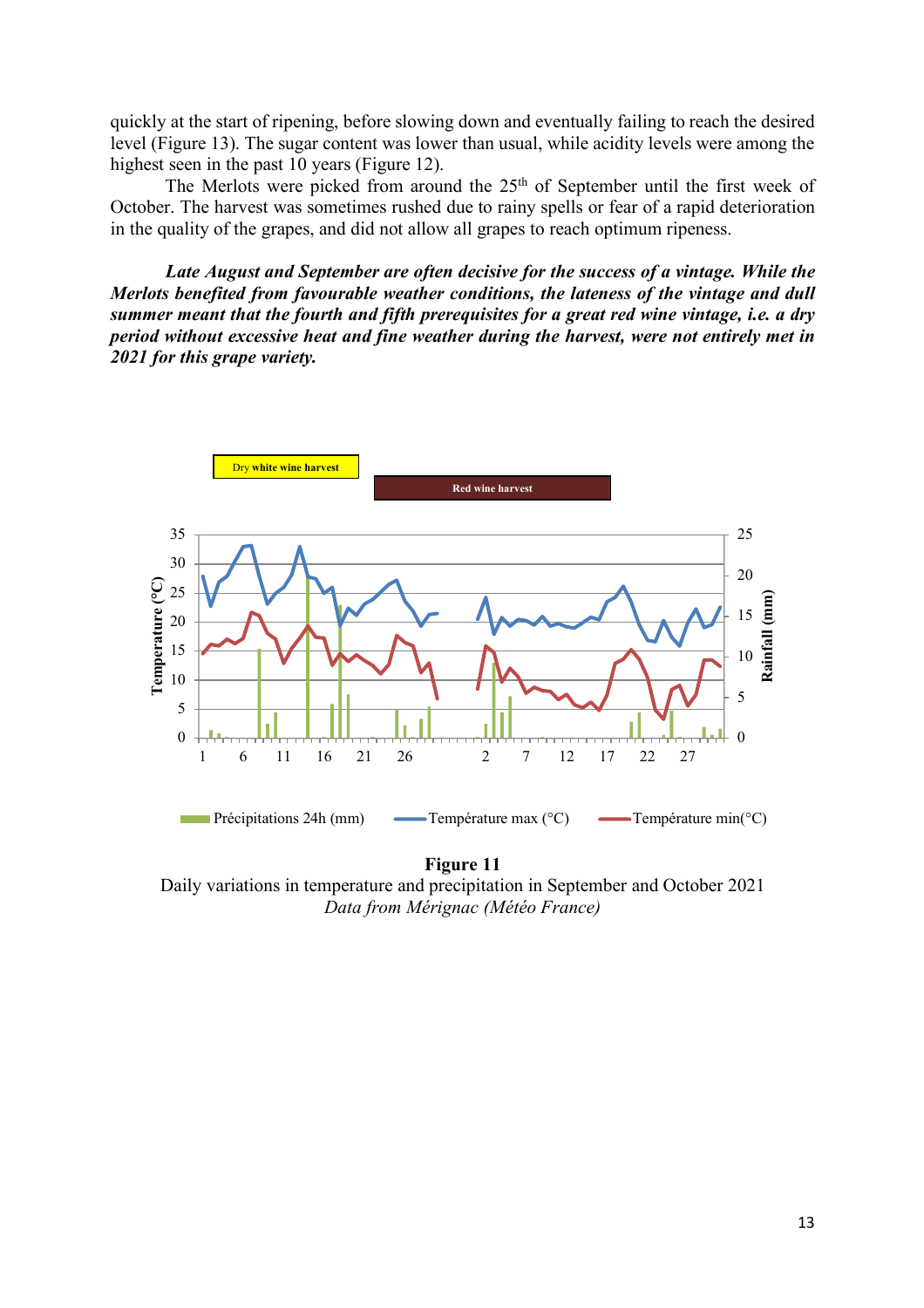## **The sunniest October since 1991, conducive to the ripening of the Cabernet Sauvignons**

October 2021 satisfied the final two prerequisites for a great red wine vintage. With night-time temperatures slightly below the seasonal average, and above-average day-time temperatures thanks to exceptional sunshine, the Cabernet Sauvignons benefited from ideal conditions to reach optimum ripeness until mid-October. They were harvested after the Merlots, during a dry spell. As for the Merlots, the balance was significantly different compared to the past 5 years (Table V, Figure 12), with lower sugar levels and higher acidity (particularly malic acid). The anthocyanin content was lower compared to 2020, but greater than in 2019 and 2018 (Figure 13). The grape skins became thinner and more permeable at the end of the season, conducive to good colour extraction.

|                           | Weight per 100 berries | Sugar $(g/L)$ | TA $(g/L H_2 SO_4)$ |
|---------------------------|------------------------|---------------|---------------------|
|                           | (g)                    |               |                     |
| 2021                      |                        |               |                     |
| 31/8 Merlot               | 175                    | 183           | 5.9                 |
| <b>Cabernet Sauvignon</b> | 130                    | 175           | 8.4                 |
| 27/9 Merlot               | 176                    | 205           | 3.3                 |
| <b>Cabernet Sauvignon</b> | 138                    | 205           | 4.0                 |
| 2020                      |                        |               |                     |
| 31/8 Merlot               | 154                    | 216           | 2.6                 |
| Cabernet Sauvignon        | 106                    | 201           | 3.4                 |
| $07/9$ Merlot             | 151                    | 229           | 2.6                 |
| 14/9 Cabernet Sauvignon   | 99                     | 235           | 3.4                 |
| 2019                      |                        |               |                     |
| 26/8 Merlot               | 119                    | 199           | 4.7                 |
| Cabernet Sauvignon        | 99                     | 177           | 7                   |
| 16/9 Merlot               | 127                    | 244           | 2.7                 |
| 30/9 Cabernet Sauvignon   | 105                    | 233           | 3.3                 |
| 2018                      |                        |               |                     |
| 27/8 Merlot               | 142                    | 214           | 3.3                 |
| Cabernet Sauvignon        | 116                    | 193           | 4.9                 |
| 10/9 Merlot               | 143                    | 233           | 2.5                 |
| 24/9 Cabernet Sauvignon   | 126                    | 230           | 2.8                 |
| 2013                      |                        |               |                     |
| 2/9 Merlot                | 113                    | 176           | 7.1                 |
| Cabernet Sauvignon        | 77                     | 151           | 9.1                 |
| 30/9 Merlot               | 118                    | 219           | 3.4                 |
| Cabernet Sauvignon        | 119                    | 215           | $\overline{4}$      |

**Table V** Variations in sugar content and acidity during ripening in reference plots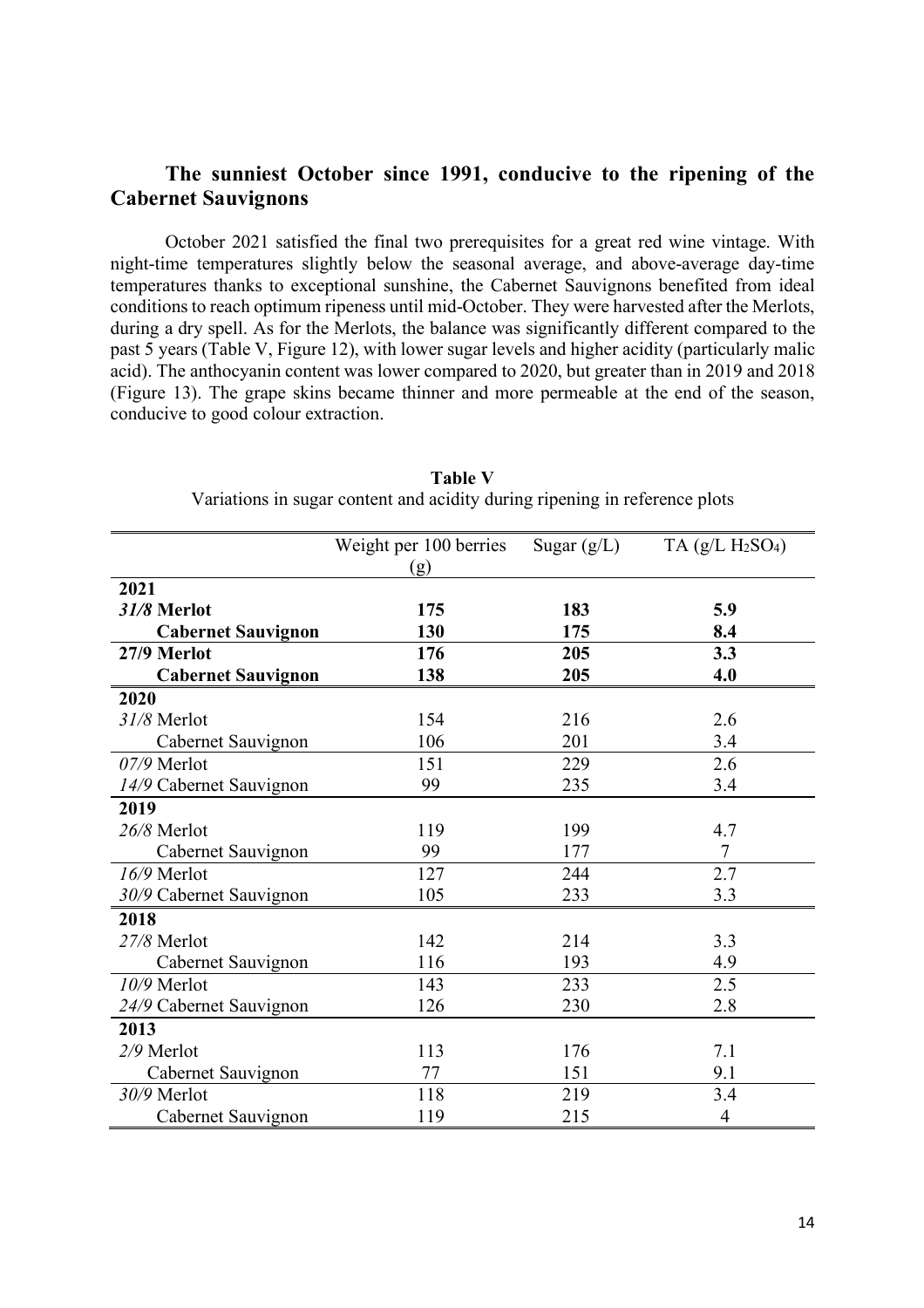

Analytical characteristics of Merlot and Cabernet Sauvignon grapes at harvest time in reference plots in the 2021 vintage, compared with five vintages from the previous decade A: Weight in grams per 100 berries – B: Sugar content  $(g/L)$  – C: Total acidity  $(g/L)$  H<sub>2</sub>SO<sub>4</sub>)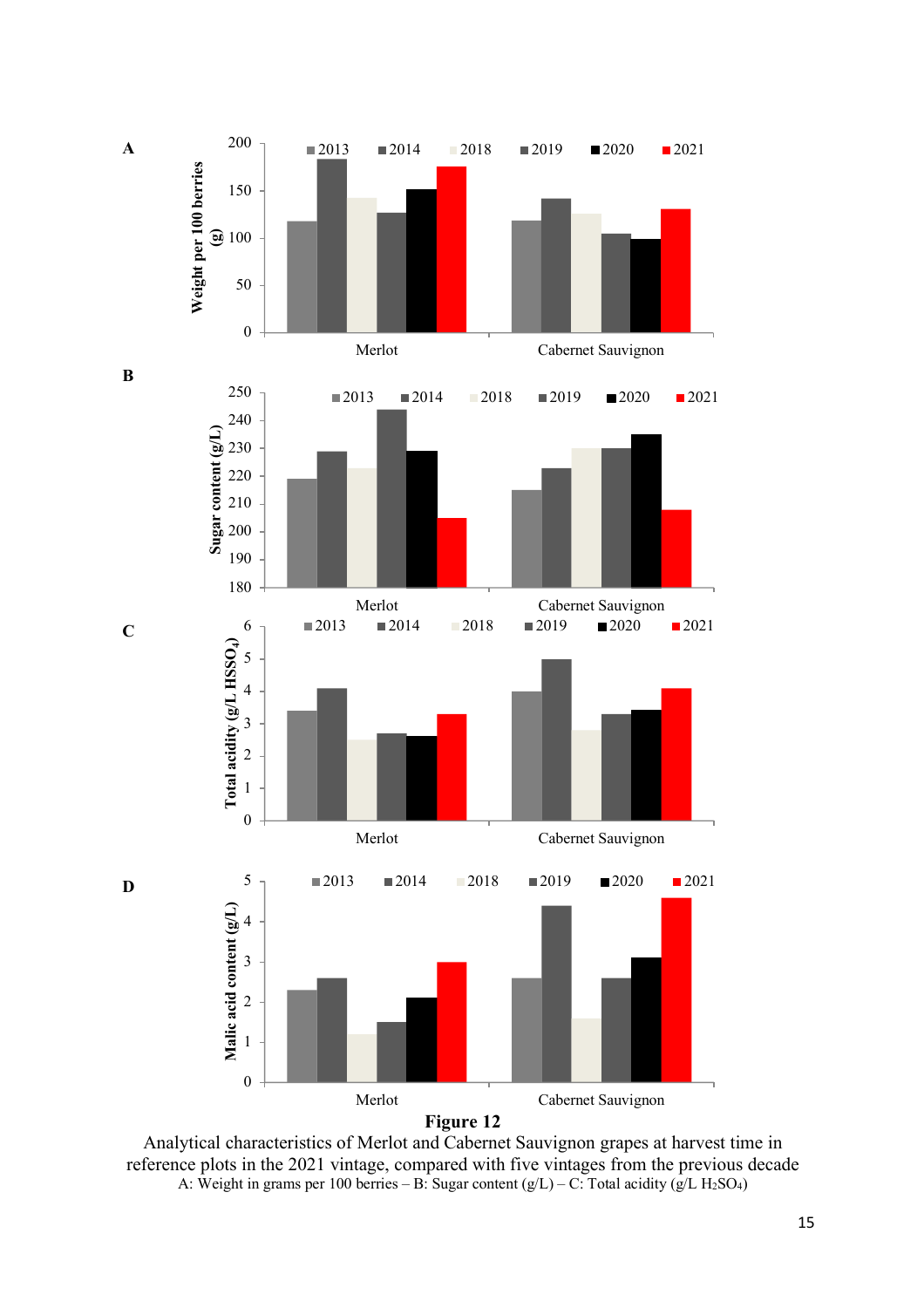

Total anthocyanin content (mg/L) of Merlot and Cabernet Sauvignon grapes in reference plots in 2021, compared with five vintages from the previous decade

## *Once again, the exceptional Indian summer helped the Cabernet Sauvignon fully ripen and made it possible to harvest in dry conditions, thus satisfying the fourth and fifth prerequisites. However, optimum ripening was not always perfectly achieved in certain plots due to the gloomy summer. It was nevertheless good to very good overall.*

The unusual size of the berries is one of the main characteristics of the vintage. At harvest time, the Merlot berries weighed more than in the 5 previous vintages. The Cabernet Sauvignon berries were also heavier compared to the previous two vintages, yet with smaller deviations from the average. The absence of water stress at fruit set and during vine growth partially explains this characteristic of the 2021 vintage.

This phenomenon is accompanied by lower sugar levels compared to previous vintages. Another hallmark of 2021 is higher acidity (both total and malic) of the red wine grapes – the logical result of a cool summer.

## **Alternating rainfall and high-pressure conditions made it possible to harvest very fine botrytised grapes, although in very low quantities.**

The 2021 growing season was particularly challenging for Sauternes winegrowers, with devastating frost in April, above-average rainfall in May, and hail damage in June. In this difficult context, the expected yields were more limited than ever. However, to produce the best botrytised sweet white wine possible requires harvesting in several passes, whose volumes were bound to be incredibly small this year. What was the best strategy to adopt in this context? Giving up on excellence or anticipating this situation and taking the risk to produce delicious wines yet in very low quantities?

Cool temperatures and low rainfall during summer slowed down the development of *Botrytis cinerea*. Mid-September rainfall finally allowed noble rot to spread on perfectly ripe grapes, an essential prerequisite for producing high-quality Sauternes wines. At this stage, the berries were sufficiently sweet and displayed significantly higher acidity compared to previous vintages. A dry, hot spell triggered the concentration of the grapes. The first pass was completed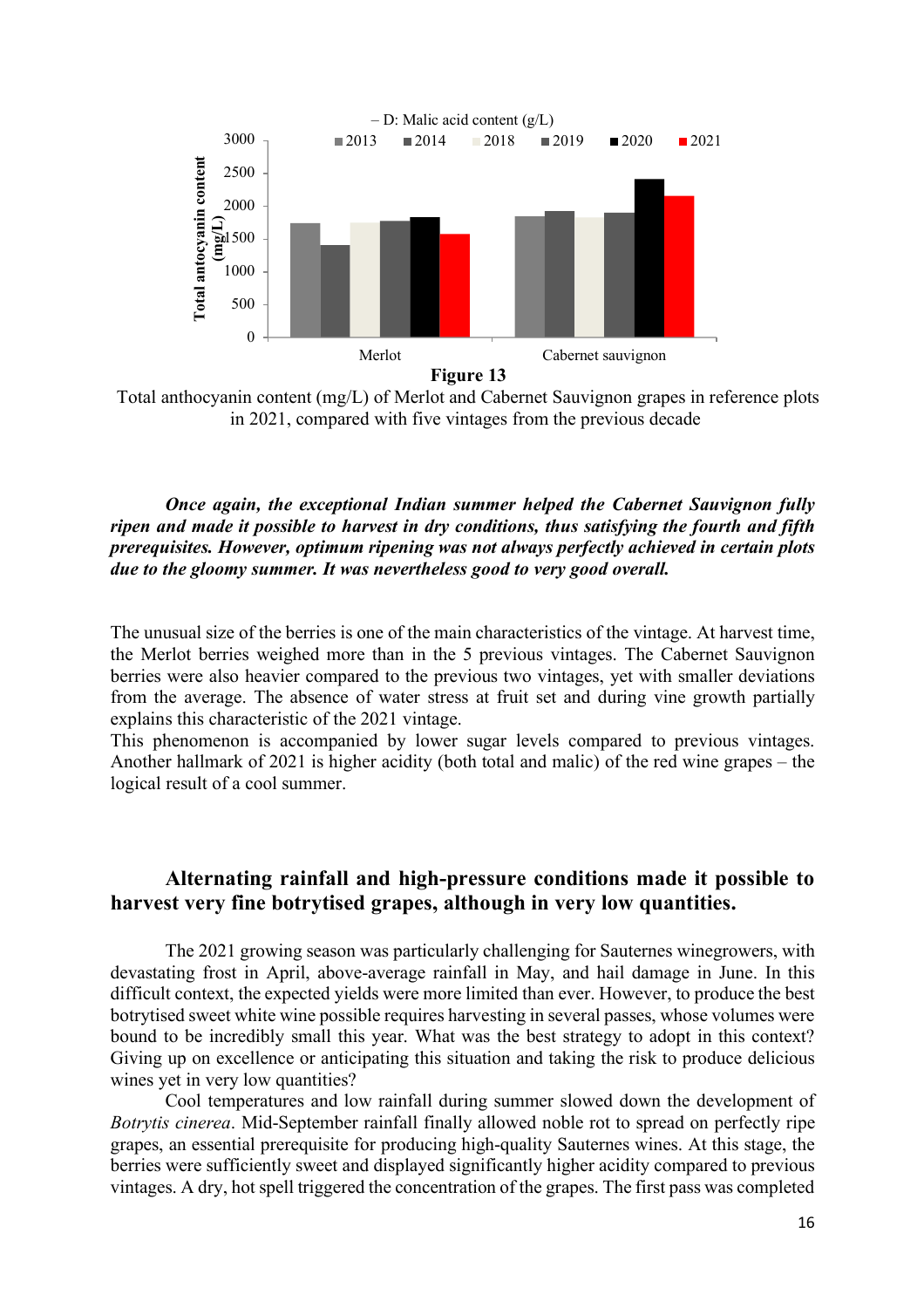in early October, before another rainy spell was forecast (Figure 14) and produced very limited yields due to the low proportion of sufficiently concentrated berries. A return to high pressure and northerly winds accelerated the concentration of botrytised grapes left on the vines. The second pass was carried out in mid-October. The lion's share of the vintage, it offered promising quality potential. The third and last passage/pass took place in late October overall, but rarely reached the same concentration or quality.

With the exception of a few estates benefiting from a privileged topography, this year's traumatising growing season drew to a close with historically low yields of sweet white wines for the Sauternes appellation. However, quantity does not go hand-in-hand with quality. A great deal of determination, perseverance and patience were required to produce a very fine sweet white wine in 2021, but it was still possible.



Daytime temperatures and precipitation in September and October 2021 in Sauternes *Chronology of the development of noble rot and the progression of passes (example)*